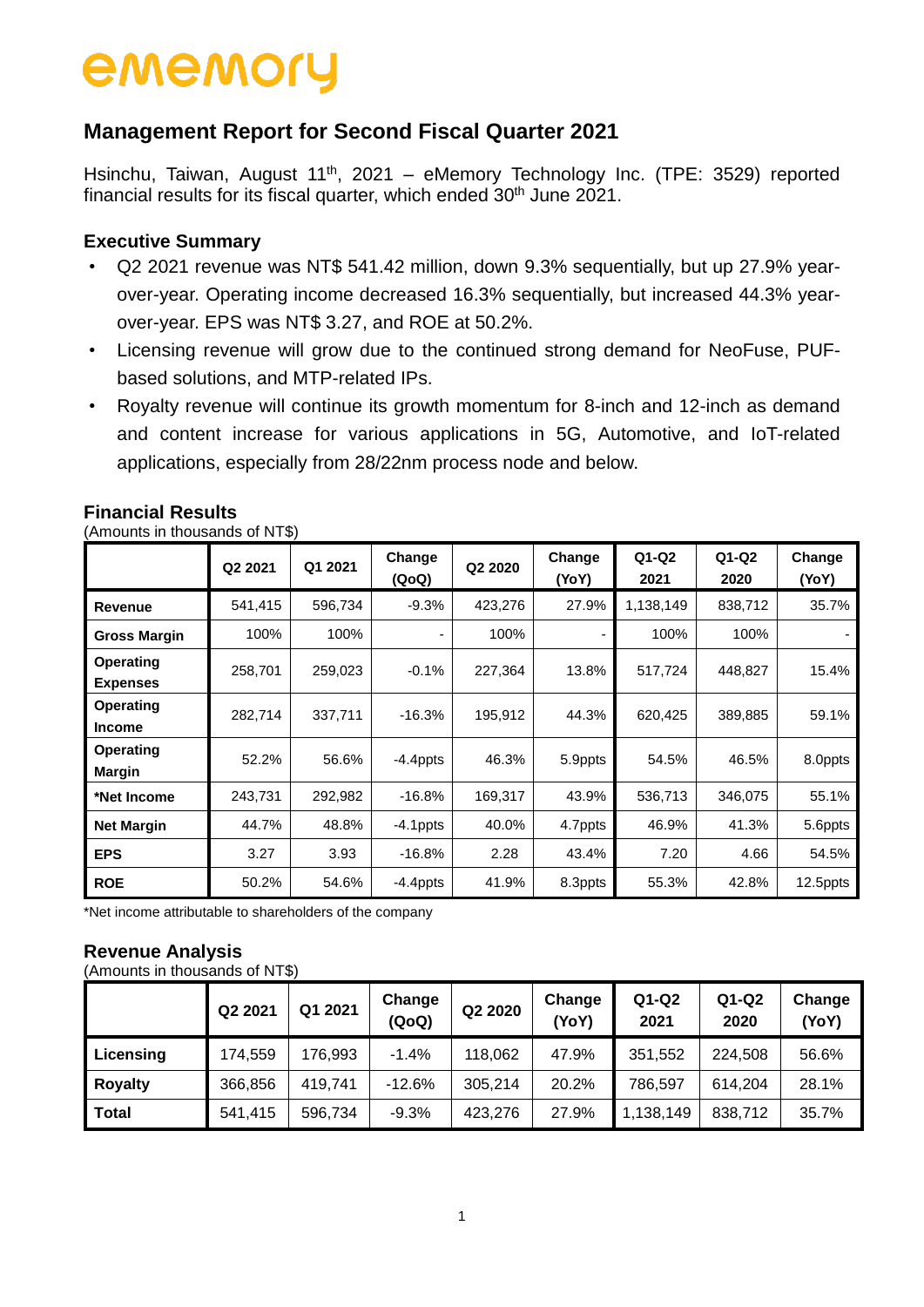#### (Amounts in thousands of US\$)

|                | Q2 2021 | Q1 2021 | Change<br>(QoQ) | Q2 2020 | Change<br>YoY) | $Q1-Q2$<br>2021 | Q1-Q2<br>2020 | Change<br>(YoY) |
|----------------|---------|---------|-----------------|---------|----------------|-----------------|---------------|-----------------|
| Licensing      | 6.218   | 6.241   | $-0.4%$         | 3.953   | 57.3%          | 12,459          | 7.495         | 66.2%           |
| <b>Royalty</b> | 13,013  | 14,788  | $-12.0%$        | 10.196  | 27.6%          | 27,801          | 20,532        | 35.4%           |
| <b>Total</b>   | 19,231  | 21,029  | $-8.6%$         | 14,149  | 35.9%          | 40,260          | 28,027        | 43.6%           |

#### **Revenue analysis by technology**

|                   |                      | Q2 2021              |                 |                                                  |                          |          |                        |                 |                 |  |  |  |  |  |  |
|-------------------|----------------------|----------------------|-----------------|--------------------------------------------------|--------------------------|----------|------------------------|-----------------|-----------------|--|--|--|--|--|--|
| <b>Technology</b> |                      | <b>Total Revenue</b> |                 |                                                  | <b>Licensing Revenue</b> |          | <b>Royalty Revenue</b> |                 |                 |  |  |  |  |  |  |
|                   | $%$ of Q2<br>Revenue | Change<br>(QoQ)      | Change<br>(YoY) | % of Q2<br>Change<br>(QoQ)<br>Licensing<br>(YoY) |                          | Change   | $%$ of Q2<br>Royalty   | Change<br>(QoQ) | Change<br>(YoY) |  |  |  |  |  |  |
| <b>NeoBit</b>     | 41.1%                | $-7.6%$              | 0.8%            | 28.6%                                            | 82.9%                    | 145.7%   | 47.0%                  | $-19.1%$        | $-13.9%$        |  |  |  |  |  |  |
| <b>NeoFuse</b>    | 52.5%                | $-0.8%$              | 58.1%           | 58.6%                                            | 12.7%                    | 22.1%    | 49.6%                  | $-7.1%$         | 89.6%           |  |  |  |  |  |  |
| <b>PUF-Based</b>  | 0.4%                 | $-62.4%$             | $-26.1%$        | 1.2%                                             | -62.4%                   | $-26.1%$ | $0.0\%$                | $0.0\%$         | $0.0\%$         |  |  |  |  |  |  |
| <b>MTP</b>        | 6.0%                 | $-49.0%$             | 62.7%           | 11.6%                                            | $-62.2%$                 | 82.0%    | 3.4%                   | 17.5%           | 38.7%           |  |  |  |  |  |  |

\*NeoBit royalty decreased due to some customer products (PMIC, DDI, and Fingerprint) moving into 12-inch for productions and adopting NeoFuse IP instead. New customer products (legacy PMIC, IoT, and Automotiverelated) will contribute to NeoBit royalty in the future.

\*NeoFuse QoQ decreased due to smartphone seasonality, but YoY increased due to continued strength on new application production.

\*PUF-based revenue recognition will be scheduled for 2H21.

|                   | Q1-Q2 2021                   |                 |                                |                          |                                     |                 |  |  |  |  |  |  |  |
|-------------------|------------------------------|-----------------|--------------------------------|--------------------------|-------------------------------------|-----------------|--|--|--|--|--|--|--|
| <b>Technology</b> | <b>Total Revenue</b>         |                 |                                | <b>Licensing Revenue</b> | <b>Royalty Revenue</b>              |                 |  |  |  |  |  |  |  |
|                   | $%$ of<br>$Q1-Q2$<br>Revenue | Change<br>(YoY) | $%$ of<br>$Q1-Q2$<br>Licensing | Change<br>(YoY)          | $%$ of<br>$Q1-Q2$<br><b>Royalty</b> | Change<br>(YoY) |  |  |  |  |  |  |  |
| <b>NeoBit</b>     | 40.7%                        | 4.3%            | 22.0%                          | 74.0%                    | 49.1%                               | $-3.4%$         |  |  |  |  |  |  |  |
| <b>NeoFuse</b>    | 50.1%                        | 61.9%           | 54.9%                          | 21.8%                    | 48.0%                               | 94.5%           |  |  |  |  |  |  |  |
| <b>PUF-Based</b>  | 0.7%                         | 122.4%          | 2.2%                           | 122.4%                   | 0.0%                                | 0.0%            |  |  |  |  |  |  |  |
| <b>MTP</b>        | 8.5%                         | 150.0%          | 20.9%                          | 304.4%                   | 2.9%                                | 12.3%           |  |  |  |  |  |  |  |

• NeoBit: OTP technology covers from 0.25um to 55nm.

• NeoFuse: OTP technology covers mainly from 0.18um to 5nm.

- PUF-Based: OTP technology covers mainly from 65nm to 5nm.
- MTP: MTP technology covers from 0.18um to 22nm, offering high-density memory and allowing up to 100K rewritable times with zero additional masking layers.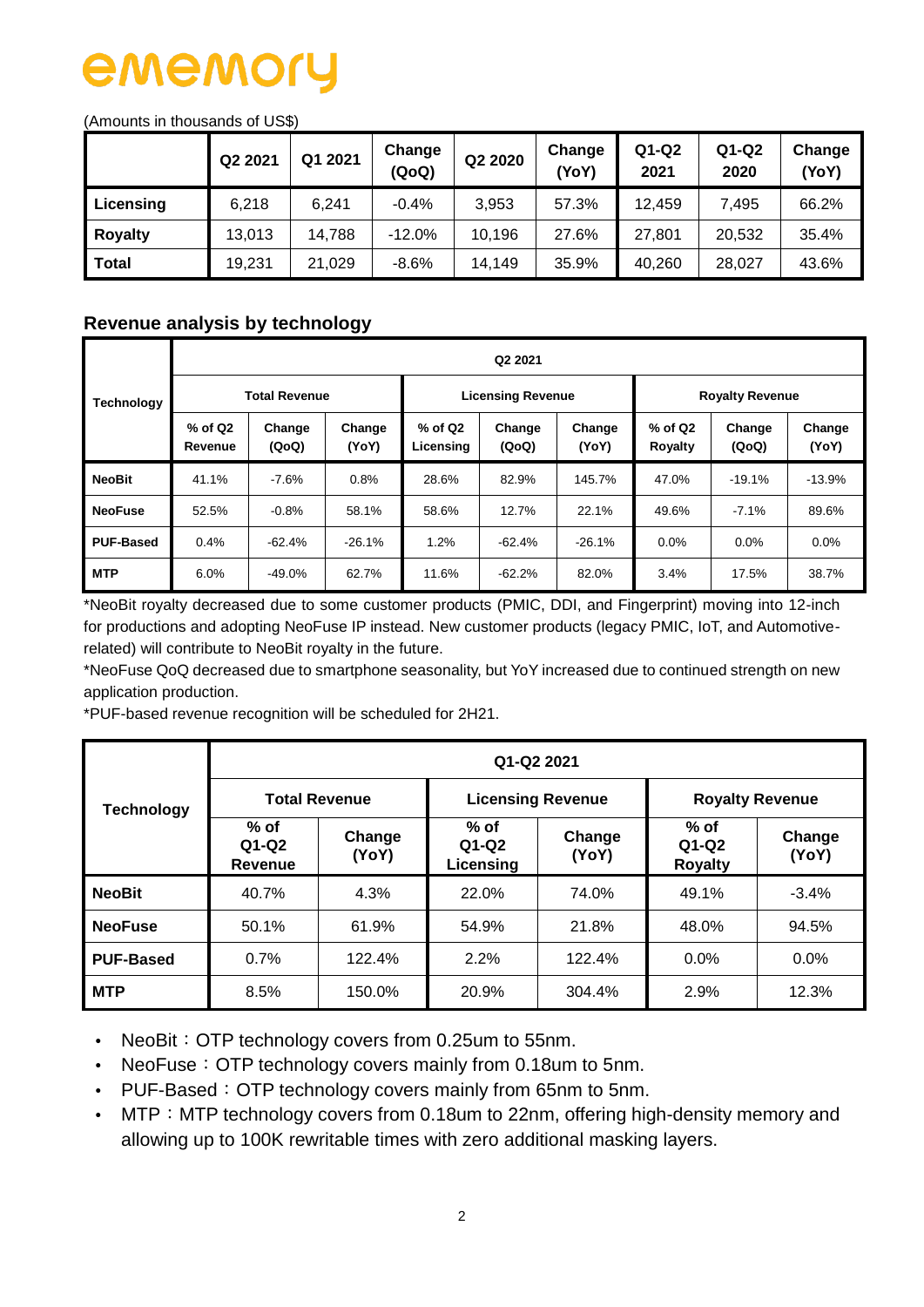#### **Royalty revenue analysis by wafer size (8-inch vs 12-inch)**

|                   |         | Q2 2021         | Q1-Q2 2021      |            |                 |  |
|-------------------|---------|-----------------|-----------------|------------|-----------------|--|
| <b>Wafer Size</b> | % of Q2 | Change<br>(QoQ) | Change<br>(YoY) | % of Q1-Q2 | Change<br>(YoY) |  |
| 8-inch            | 51.8%   | $-16.7%$        | 3.3%            | 53.4%      | 12.9%           |  |
| 12-inch           | 48.2%   | $-6.3%$         | 71.1%           | 46.6%      | 75.6%           |  |

\*8-inch revenue decreased mainly due to seasonality of smartphone customers. Other products (legacy PMIC, Sensors, and Automotive-related) will contribute to 8-inch royalty in the future.

\*12-inch decreased QoQ due to smartphone seasonality but up YoY due to continuous strength of new application productions.

#### **Key Business Developments**

#### **Licensing**

- Technology License
	- $\checkmark$  9 licensing contracts were signed during this quarter.
	- $\checkmark$  As of June 30<sup>th</sup>, 2021, we have technologies under development for the adoption of 103 different process platforms, ranging from 0.25um to 5nm.

#### **Development of Key Technologies**

|                   | $5/6$ nm |  | 7/10nm   12/16nm 22/28nm | 40nm |    |    | $ 55/65$ nm 80/90nm 0.11/0.13um 0.18um 0.25um |    | Total |
|-------------------|----------|--|--------------------------|------|----|----|-----------------------------------------------|----|-------|
| Qualified         |          |  | 34                       | 17   | 27 | 18 | 18                                            |    | 122   |
| <b>Developing</b> |          |  | 15                       | 4    | 15 | 14 | 18                                            | 26 | 103   |

- Design License
- $\checkmark$  A total of 154 product tape-outs occurred in the second quarter of 2021, remaining at a record-high level.
	- 1 tape-out at 7nm for HPC application.
	- 4 tape-outs at 14nm/16nm for ISP, STB, and SSD Controller.
	- 23 tape-outs at 22nm/28nm for CIS, ISP, MCU, OLED Driver, Ethernet, WiFi, STB, etc.
	- 2 tape-outs at 25nm for DRAM.
	- 11 tape-outs at 40nm for MCU, OLED Driver, LCD Driver, Base Band, HDMI, and Touch Panel Controller.
	- 19 tape-outs at 55nm/63nm/65nm for PMIC, CIS, MCU, OLED Driver, LCD Driver, TDDI, Bluetooth, and HDMI.
	- 6 tape-outs at 80nm/90nm for LCD Driver, and TDDI.
	- 25 tape-outs at 0.13um for PMIC, Ambient Light Sensor, Fingerprint Sensor, MCU, OLED Driver, LCD Driver, RFID, Clock, LED Driver, etc.
	- 59 tape-outs at 0.18um for PMIC, Ambient Light Sensor, Controller, Gyroscope,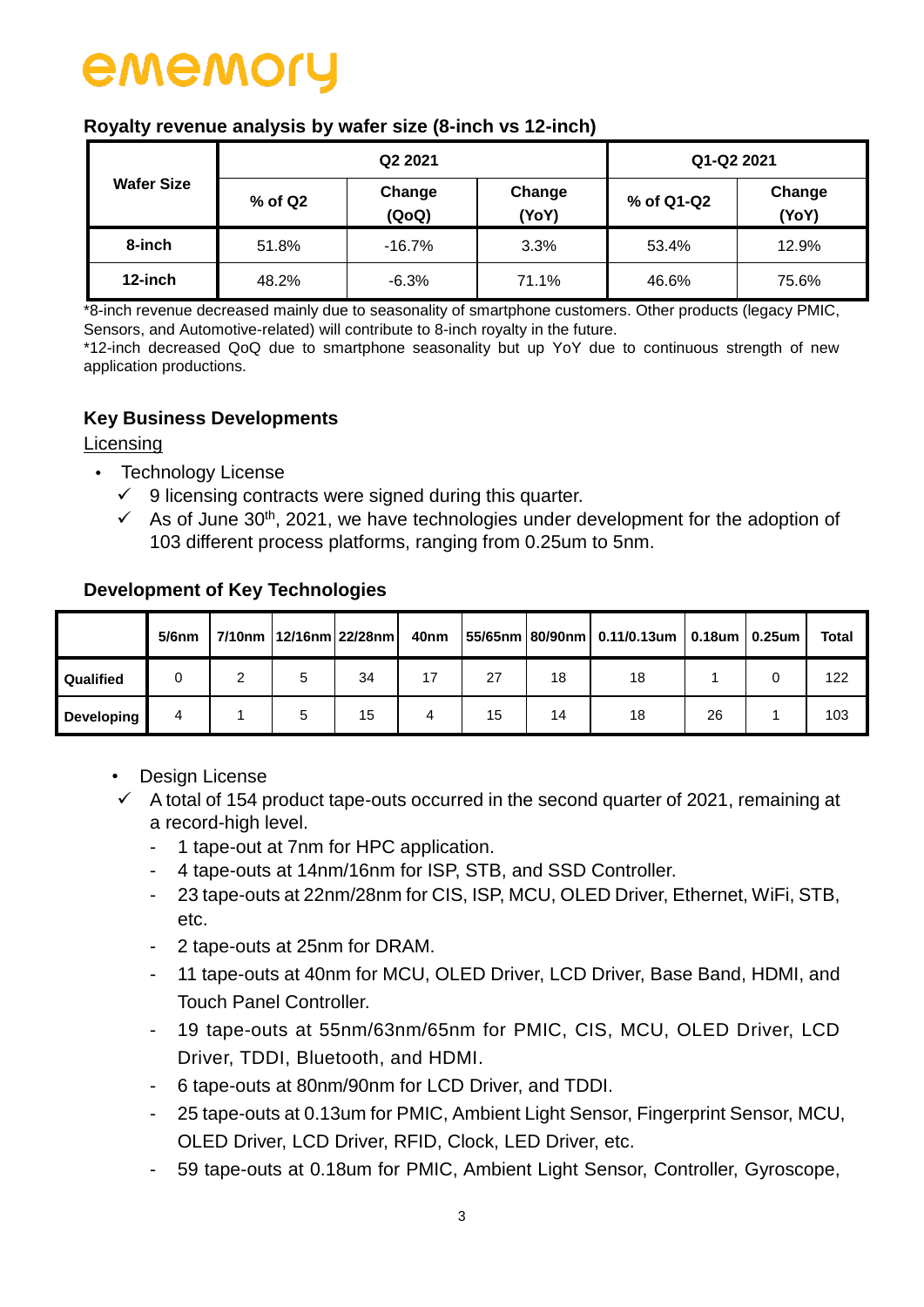Magnetics, Temperature Sensor, Fingerprint Sensor, MCU, LCD Driver, RF-2.4GHz, HDMI, Clock, Oscillator, etc.

- 4 tape-outs at 0.25um for PMIC, Ambient Light Sensor, Fingerprint Sensor, and MCU.
- $\checkmark$  As of June 30<sup>th</sup>, 2021, eMemory's cumulative number of design licenses has increased to 5,577––a direct result of our ongoing effort in expanding and diversifying our technologies for adoption in a wide range of applications.

### **Future Growth Drivers**

### License

 Strong demand from NeoFuse, PUF-based solutions, and MTP-related will drive licensing revenue growth for the second half of 2021 and beyond.

### **Royalty**

- 8-inch royalties will continue their momentum due to the demand and content increase for PMIC, MCU, Fingerprint, and Sensor-related in 5G, Automotive, and IoT-related applications.
- 12-inch royalties will have strong growth as customers are ramping up production for TDDI, OLED, ISP, DTV, STB, WiFi 6, Bluetooth, Ethernet, Switch, TWS, DRAM, and others.
- Royalty contribution from the FinFET process is expected in the second half of this year.
- Several major foundries have expanded 28/22nm production capacity and we have accumulated more than 140 new tape-outs at this process node, driving momentum to the growth of royalties in the future.

### New Business Development

- NeoFuse in advanced processes is being adopted for secure key storage and is seeking to replace the conventional e-Fuse. This will be a trend in hardware security.
- Business activities of PUF-based security solutions are in progress in the applications of IoT, industrial IoT, AI, Blockchain, FPGA, Data Processor Unit (DPU), Mobile Storage (UFS), and Automotive.
- PUFrt and PUFiot have been adopted by several customers across various applications.
- Customer adoption cases with ARM-based cores have been very successful and we will expand the cooperation on the security architecture in the future.
- Together with PUFsecurity, we have joined DARPA Toolbox Initiative to provide IP solutions for accelerated technology innovation.

### New IP Technology Development

6nm OTP has passed the qualification test and already has customer adoption.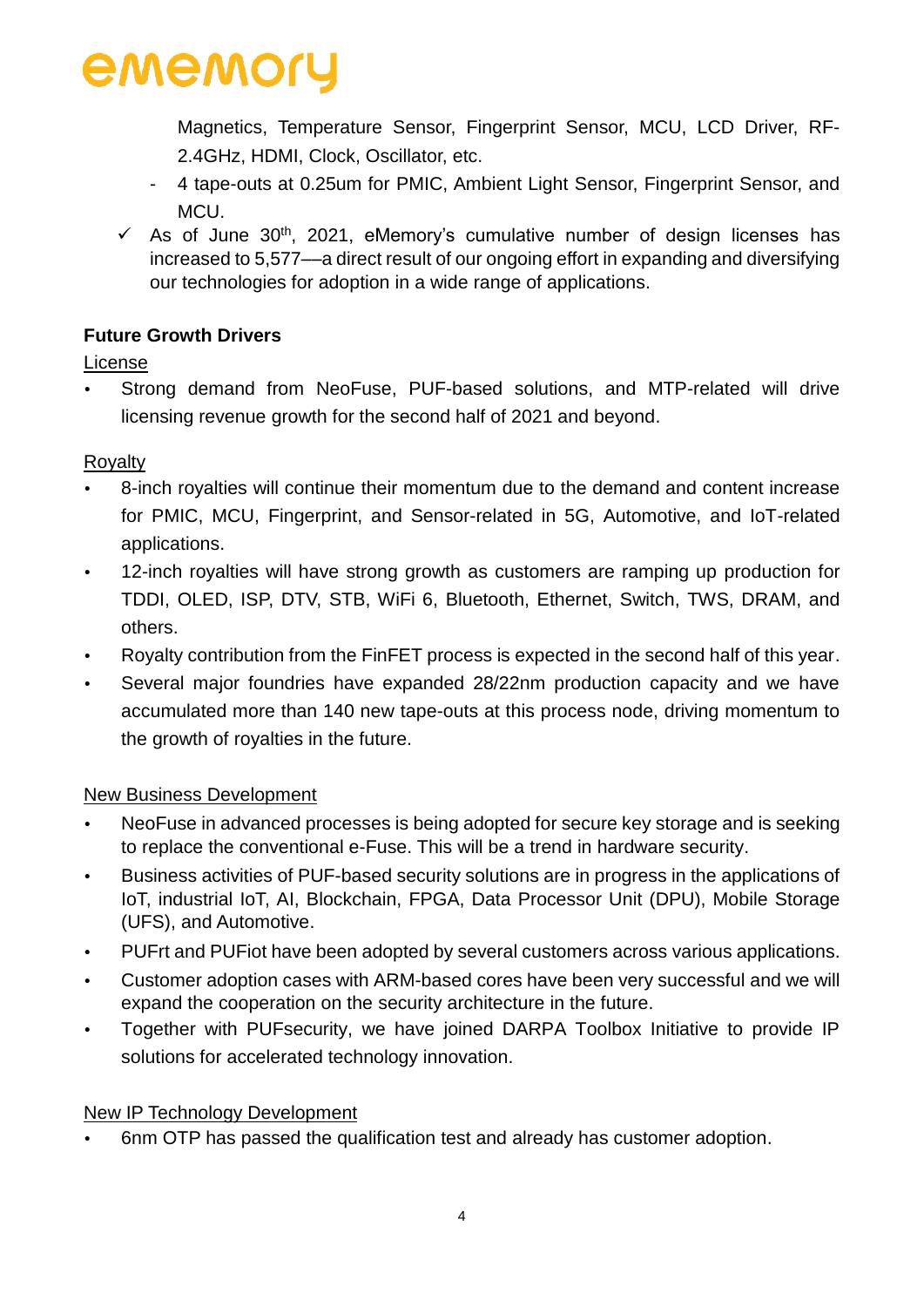- 5nm plus (N5P) has completed characterization works and will move forward for further qualification tests.
- We have announced the cooperation of PUFsecurity and Andes to integrate crypto coprocessor PUFiot into the RISC-V AIoT security platform.
- We will continue to develop our PUF-based solution to implement Hardware Security Module (HSM), which can be embedded in the chip to provide security functions for network applications.

#### **Financial Review**

#### Gross margin

The gross margin remained at 100%.

#### Operating expenses

• The total operating expenses in Q2 2021 were NT\$ 258.70 million and represented 47.8% of the total revenue, which increased 13.8% from the prior year. The annual increase was mainly attributable to expenditure increases such as human resources, rewards and bonuses, and the compensation of employees and directors.

#### Non-operating items and income tax expense

- Non-operating items for the quarter were NT\$ 0.44 million, which decreased 93.4% sequentially and 84.5% year-over-year. The decreases were due to the exchange losses caused by the appreciation of the Taiwan dollar.
- H1 2021 effective tax rate was 15.0%.

### Net Income and EPS

- Net income attributable to shareholders of the company for the quarter was NT\$ 243.73 million, a decrease of 16.8% sequentially, but an increase of 43.9% year-over-year.
- Earnings per share were NT\$ 3.27 in Q2 2021. ROE was 50.2%.

#### Current assets and current liabilities

- As of June  $30<sup>th</sup>$ , 2021, cash increased by NT\$ 637.03 million from June  $30<sup>th</sup>$ , 2020 to NT\$ 2,356.70 million.
- Total current assets including cash were NT\$ 2,535.24 million, with an increase of NT\$ 661.30 million from June 30<sup>th</sup>, 2020. The increase was due to revenue growth.
- Total current liabilities increased by NT\$ 280.06 million from June  $30<sup>th</sup>$ , 2020 to NT\$ 1,176.30 million.
- The net working capital was NT\$ 1,358.94 million and the current ratio was 2.2x.

### Cash flows

• As of June 30<sup>th</sup>, 2021, net cash generated from operating activities totaled NT\$ 588.05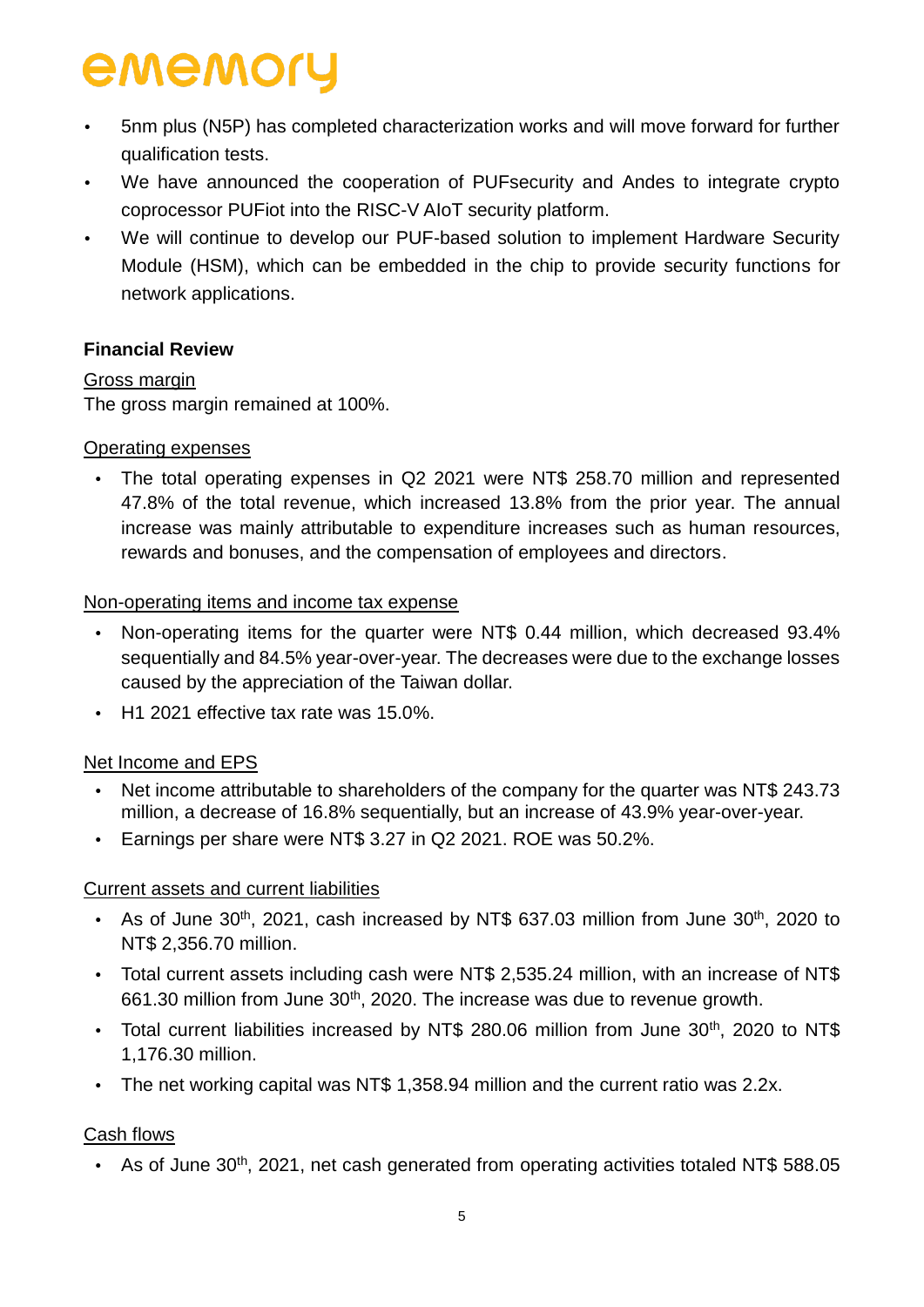million, including NT\$ 627.49 million from income before income tax, NT\$ 29.49 million from depreciation, and amortization, and NT\$ 68.93 million used in other operating activities, which included tax payment of NT\$ 114.10 million.

- Net cash generated from investing activities was NT\$ 10.29 million at the end of June 30<sup>th</sup>, 2021, primarily related to the decrease of capital expenditures during the reporting period.
- Net cash generated from financing activities was NT\$ 5.49 million at the end of June  $30<sup>th</sup>$ , 2021, mainly attributable to the increase of exercising of employee share options.
- As a result, cash increased from NT\$ 637.03 million to NT\$ 2,356.70 million from June 30<sup>th</sup>, 2020 to June 30<sup>th</sup>, 2021.

#### Employee

• As of June 30<sup>th</sup>, 2021, eMemory has 269 full-time employees, including 185 R&D engineers. Our subsidiary, PUFsecurity has 27 full-time employees, including 16 R&D engineers.

#### **Cautionary Statement**

This report contains forward-looking statements, which are subject to risk factors associated with the semiconductor and intellectual property business. We believe that the expectations reflected in these statements are reasonable. However, they may be affected by a variety of variables, many of which are beyond our control. These variables could cause actual results or trends to differ materially which include, but are not limited to: wafer price fluctuation, actual demand, rapid technology change, delays or failures in customers' tape-outs into wafer production, our ability to negotiate, monitor and enforce agreements for the determination and payment of royalties, any bug or fault in our technology which leads to significant damage to our technology and reputation, actual or potential litigation, semiconductor industry cycle and general economic conditions. Unless as required by law, eMemory undertakes no obligation to update or revise any forward-looking statements, whether as a result of new information, future events, or otherwise.

#### **Contact**

Fiona Lai Investor Relations eMemory Technology Inc. +886-3-5601168 [ir@ememory.com.tw](mailto:ir@ememory.com.tw)

**-Financial Statements To Follow-**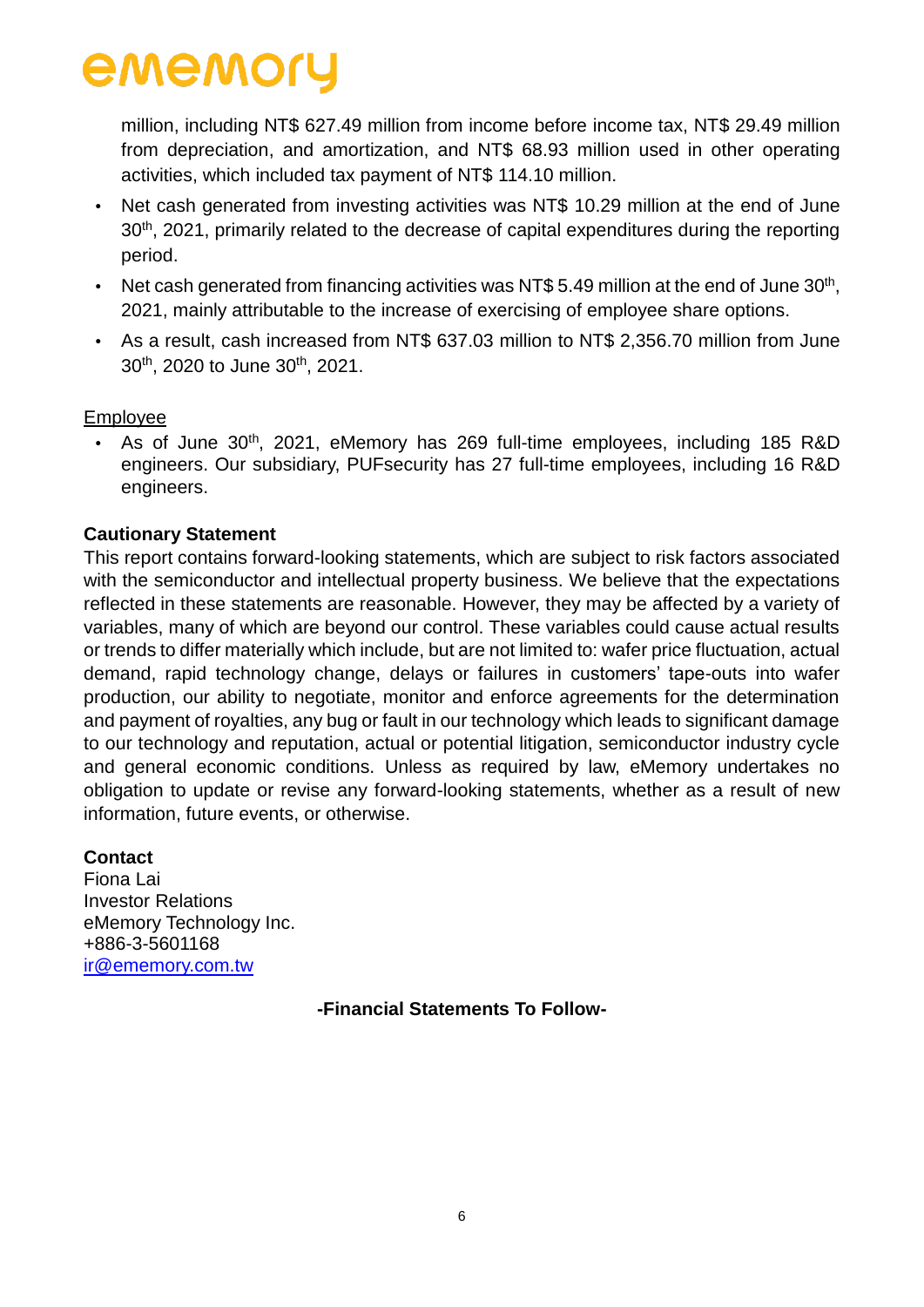## **CONSOLIDATED BALANCE SHEETS**

**(In Thousands of New Taiwan Dollars)**

|                                              | June 30, 2021<br>(Reviewed) |                          | December 31,<br>2020<br>(Audited) |                          | June 30, 2020<br>(Reviewed) |                          |                                                  |               | June 30, 2021<br>(Reviewed)               |                          | December 31,<br>2020<br>(Audited) |                    | June 30, 2020<br>(Reviewed) |  |
|----------------------------------------------|-----------------------------|--------------------------|-----------------------------------|--------------------------|-----------------------------|--------------------------|--------------------------------------------------|---------------|-------------------------------------------|--------------------------|-----------------------------------|--------------------|-----------------------------|--|
| <b>ASSETS</b>                                | <b>Amount</b>               | %                        | <b>Amount</b>                     | %                        | <b>Amount</b>               | %                        | <b>LIABILITIES AND EQUITY</b>                    | <b>Amount</b> | %                                         | <b>Amount</b>            | %                                 | <b>Amount</b>      | %                           |  |
| <b>CURRENT ASSETS</b>                        |                             |                          |                                   |                          |                             |                          | <b>CURRENT LIABILITIES</b>                       |               |                                           |                          |                                   |                    |                             |  |
| Cash                                         | \$2,356,696                 | 76                       | \$1,754,111                       | 71                       | \$1,719,667                 | 70                       | Contract liabilities - current                   | \$71,332      | $\overline{2}$                            | \$50,802                 | 2                                 | 53,311<br>\$.      | $\overline{2}$              |  |
| Accounts receivable - net                    | 113,656                     | $\overline{4}$           | 117,449                           | 5                        | 91,715                      | $\overline{4}$           | Other payables                                   | 105,014       | $\boldsymbol{\Lambda}$                    | 136,590                  | 5                                 | 89,436             |                             |  |
| Other receivables                            | 9,063                       | $\overline{\phantom{a}}$ | 105                               | $\overline{\phantom{a}}$ | 167                         | $\sim$                   | Other payables - related parties                 | 90            |                                           | $\overline{\phantom{a}}$ |                                   |                    |                             |  |
| Other receivables - related parties          | 390                         | $\blacksquare$           | 277                               |                          | 409                         | $\sim$                   | Bonuses payable to employees and directors       | 252,381       | 8                                         | 164,397                  | 7                                 | 176,013            |                             |  |
| Prepayments                                  | 52,397                      | 2                        | 23,711                            | $\overline{1}$           | 58,528                      | $\overline{2}$           | Payables on equipment                            | 6,656         |                                           | 5,134                    |                                   | 1,549              |                             |  |
| Other current assets                         | $-3,038$                    |                          | 3,262                             |                          | 3,450                       |                          | Dividends payable                                | 670,551       | 22                                        | $\overline{\phantom{a}}$ |                                   | 519,866            | 22                          |  |
| Total current assets                         |                             | 82                       | 1,898,915                         | $\equiv$<br>Z            | 1,873,936                   | $\equiv$<br>76           | <b>Current tax liabilities</b>                   | 66,700        | $\overline{2}$                            | 87,696                   | 4                                 | 51,220             | $\overline{2}$              |  |
|                                              | 2,535,240                   |                          |                                   |                          |                             |                          | Lease liabilities - current                      |               |                                           |                          |                                   |                    |                             |  |
|                                              |                             |                          |                                   |                          |                             |                          | Other current liabilities                        | 1,540         | $\overline{a}$                            | 1,340                    |                                   | 2,543              |                             |  |
|                                              |                             |                          |                                   |                          |                             |                          |                                                  | 2,032         |                                           | 2,134                    |                                   | 2,294              |                             |  |
| NON-CURRENT ASSETS                           |                             |                          |                                   |                          |                             |                          | <b>Total current liabilities</b>                 | 1,176,296     | $\frac{38}{ }$                            | 448,093                  | 18                                | 896,232            | $\frac{37}{2}$              |  |
| Financial assets at fair value through other |                             |                          |                                   |                          |                             |                          |                                                  |               |                                           |                          |                                   |                    |                             |  |
| comprehensive income - noncurrent            | 12,504                      |                          | 21,037                            |                          | 16,902                      |                          |                                                  |               |                                           |                          |                                   |                    |                             |  |
| Financial assets at amortized cost -         |                             |                          |                                   |                          |                             |                          | NON-CURRENT LIABILITIES                          |               |                                           |                          |                                   |                    |                             |  |
| noncurrent                                   | 114                         |                          | 114                               |                          | 113                         | $\overline{\phantom{a}}$ |                                                  |               |                                           |                          |                                   |                    |                             |  |
| Investment accounted for using the equity    |                             |                          |                                   |                          |                             |                          |                                                  |               |                                           |                          |                                   |                    |                             |  |
| method                                       | 4,219                       |                          | 5,517                             | $\overline{\phantom{a}}$ | 3,533                       | $\sim$                   | Lease liabilities - noncurrent                   | 3,442         |                                           | 2,073                    |                                   | 3,306              |                             |  |
| Property, plant and equipment                | 458,526                     | 15                       | 467,393                           | 19                       | 474,360                     | 20                       | Net defined benefit liabilities - noncurrent     | 20,840        |                                           | 21,233                   |                                   | 21,073             | $\mathbf{1}$                |  |
| Right-of-use assets                          | 4,921                       | $\overline{\phantom{a}}$ | 3,352                             | $\sim$                   | 5,767                       | $\sim$                   | Guarantee deposits received                      | 530           |                                           | 530                      |                                   | 530                |                             |  |
| Intangible assets                            | 74,083                      | 2                        | 76,814                            | 3                        | 74,147                      | 3                        | Total non-current liabilities                    | 24,812        | $\overline{\phantom{0}}$ 1                | 23,836                   | $-1$                              | 24,909             |                             |  |
| Deferred tax assets                          | 2,978                       | $\sim$                   | 4,022                             | $\sim$                   | 2,784                       | $\sim$                   | <b>Total liabilities</b>                         | 1,201,108     | $\frac{39}{ }$                            | 471,929                  | 19                                | 921,141            | $\frac{38}{2}$              |  |
| Prepayments for equipment                    | 3,300                       |                          | 50                                |                          |                             |                          |                                                  |               |                                           |                          |                                   |                    |                             |  |
|                                              |                             |                          |                                   |                          |                             |                          | EQUITY ATTRIBUTABLE TO SHAREHOLDERS              |               |                                           |                          |                                   |                    |                             |  |
| Refundable deposits                          | 429                         |                          | 358                               |                          | 356                         |                          | OF THE COMPANY                                   |               |                                           |                          |                                   |                    |                             |  |
| Total non-current assets                     | 561,074                     | 18                       | 578,657                           | 23                       | 577,962                     | $-24$                    | Ordinary shares                                  | 760,798       | $-25$                                     | 760,592                  | $-31$                             | 758,336            | $\frac{31}{2}$              |  |
|                                              |                             |                          |                                   |                          |                             |                          | Capital surplus                                  | 286,574       | $\frac{9}{2}$                             | 391,907                  | 16                                | 294,165            | 12                          |  |
|                                              |                             |                          |                                   |                          |                             |                          | <b>Retained earnings</b>                         |               |                                           |                          |                                   |                    |                             |  |
|                                              |                             |                          |                                   |                          |                             |                          | Legal reserve                                    | 526,270       | 17                                        | 455,518                  | 18                                | 455,518            |                             |  |
|                                              |                             |                          |                                   |                          |                             |                          | Special reserve                                  |               |                                           |                          |                                   |                    | 19<br>3                     |  |
|                                              |                             |                          |                                   |                          |                             |                          | Unappropriated earnings                          | 60,101        | 2                                         | 65,586                   | $\mathbf{3}$                      | 65,586             |                             |  |
|                                              |                             |                          |                                   |                          |                             |                          |                                                  | 723,616       | 23                                        | 787,007                  | 32                                | 425,561            |                             |  |
|                                              |                             |                          |                                   |                          |                             |                          | Total retained earnings                          | 1,309,987     | 42                                        | 1,308,111                | $-53$                             | 946,665            | $\frac{39}{2}$              |  |
|                                              |                             |                          |                                   |                          |                             |                          | Other equity                                     |               |                                           |                          |                                   |                    |                             |  |
|                                              |                             |                          |                                   |                          |                             |                          | Exchange differences on the translation of the   |               |                                           |                          |                                   |                    |                             |  |
|                                              |                             |                          |                                   |                          |                             |                          | financial statements of foreign operations       | 94)           |                                           | 26)                      | $-$ (                             | 6)                 | $\overline{\phantom{a}}$    |  |
|                                              |                             |                          |                                   |                          |                             |                          | Unrealized gain (loss) on financial assets at    |               |                                           |                          |                                   |                    |                             |  |
|                                              |                             |                          |                                   |                          |                             |                          | fair value through other comprehensive           |               |                                           |                          |                                   |                    |                             |  |
|                                              |                             |                          |                                   |                          |                             |                          | income                                           | 64,000)       | $\frac{2}{2}$                             | 60,075)                  | $\frac{3}{2}$                     | 64,210)            | $\frac{3}{2}$               |  |
|                                              |                             |                          |                                   |                          |                             |                          | Total other equity                               | 64,094)       | $\left( \underline{\hspace{1cm}}2\right)$ | 60,101)                  | $\frac{3}{2}$                     | 64,216)            | $\frac{3}{2}$               |  |
|                                              |                             |                          |                                   |                          |                             |                          | Treasury shares                                  | 404,238)      | $\boxed{13}$                              | 404,238)                 | 16)                               | 404,238)           | 17)                         |  |
|                                              |                             |                          |                                   |                          |                             |                          | Total equity attributable to shareholders of the |               |                                           |                          |                                   |                    |                             |  |
|                                              |                             |                          |                                   |                          |                             |                          | Company                                          | 1,889,027     | 61                                        | 1,996,271                | 81                                | 1,530,712          | 62                          |  |
|                                              |                             |                          |                                   |                          |                             |                          | NON-CONTROLLING INTERESTS                        | 6,179         |                                           | 9,372                    |                                   | <u>45</u>          | $\equiv$                    |  |
|                                              |                             |                          |                                   |                          |                             |                          | <b>Total equity</b>                              | 1,895,206     | $-61$                                     | 2,005,643                | $-81$                             | 1,530,757          | $-62$                       |  |
| <b>TOTAL</b>                                 | \$3,096,314                 | 100                      | \$2,477,572                       | 100                      | <u>\$2,451,898</u>          | 100                      | <b>TOTAL</b>                                     | \$3,096,314   | 100                                       | \$2,477,572              | 100                               | <u>\$2,451,898</u> | <u>100</u>                  |  |
|                                              |                             |                          |                                   |                          |                             |                          | $\overline{7}$                                   |               |                                           |                          |                                   |                    |                             |  |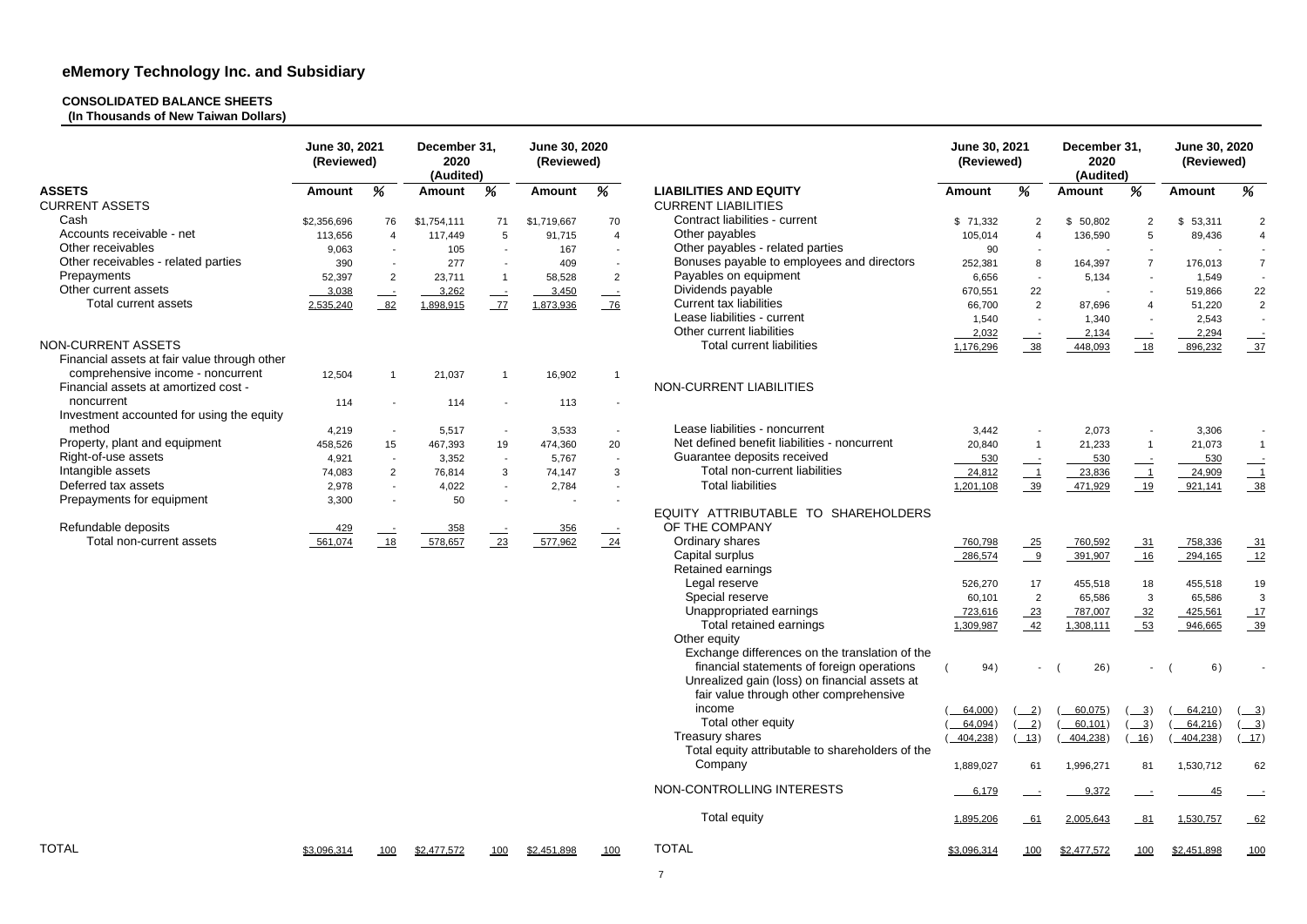#### **CONSOLIDATED STATEMENTS OF COMPREHENSIVE INCOME (In Thousands of New Taiwan Dollars, Except Earnings Per Share) (Reviewed, Not Audited)**

|                                                                                           |                            |                                                 | For the Three Months Ended June 30 |                      |                              |          | For the Six Months Ended June 30 |                          |  |
|-------------------------------------------------------------------------------------------|----------------------------|-------------------------------------------------|------------------------------------|----------------------|------------------------------|----------|----------------------------------|--------------------------|--|
|                                                                                           | 2021                       |                                                 | 2020                               |                      | 2021                         |          | 2020                             |                          |  |
| <b>OPERATING REVENUE</b>                                                                  | <b>Amount</b><br>\$541,415 | %<br>100                                        | <b>Amount</b><br>\$423,276         | $\frac{9}{6}$<br>100 | <b>Amount</b><br>\$1,138,149 | %<br>100 | <b>Amount</b><br>\$838,712       | $\%$<br>100              |  |
| OPERATING COSTS                                                                           |                            |                                                 |                                    |                      |                              |          |                                  |                          |  |
| <b>GROSS PROFIT</b>                                                                       | 541,415                    | 100                                             | 423,276                            | 100                  | 1,138,149                    | 100      | 838,712                          | 100                      |  |
| <b>OPERATING EXPENSES</b><br>Selling and marketing expenses<br>General and administrative | 37,458                     | $\overline{7}$                                  | 30,862                             | 7                    | 74,539                       | 6        | 60,382                           | $\overline{7}$           |  |
| expenses<br>Research and development                                                      | 59,349                     | 11                                              | 47,920                             | 12                   | 122,652                      | 11       | 96,263                           | 11                       |  |
| expenses                                                                                  | 165,351                    | 31                                              | 143,985                            | 34                   | 331,346                      | 29       | 289,678                          | 35                       |  |
| Expected credit (gain) loss                                                               | 3,457)                     | $\left( \begin{array}{c} 1 \end{array} \right)$ | 4,597                              | $\overline{1}$       | 10,813)                      | (1)      | 2,504                            |                          |  |
| Total operating expenses                                                                  | 258,701                    | 48                                              | 227,364                            | 54                   | 517,724                      | 45       | 448,827                          | 53                       |  |
| <b>OPERATING INCOME</b>                                                                   | 282,714                    | 52                                              | 195,912                            | 46                   | 620,425                      | 55       | 389,885                          | 47                       |  |
| NON-OPERATING INCOME AND<br><b>EXPENSES</b>                                               |                            |                                                 |                                    |                      |                              |          |                                  |                          |  |
| Interest income                                                                           | 2,051                      |                                                 | 2,279                              | 1                    | 3,877                        |          | 4,679                            |                          |  |
| Other income                                                                              | 1,338                      |                                                 | 1,191                              |                      | 2,449                        |          | 2,379                            |                          |  |
| Other gains and losses                                                                    | 2,390)                     |                                                 | 291                                |                      | 2,135                        |          | 6,058                            | $\mathbf{1}$             |  |
| Finance costs                                                                             | 27)                        |                                                 | 30)                                |                      | 49)                          |          | 64)                              |                          |  |
| Share of loss of associates                                                               | 536)                       |                                                 | 911)                               |                      | 1,346)                       |          | 1,849                            |                          |  |
| Total non-operating                                                                       |                            |                                                 |                                    |                      |                              |          |                                  |                          |  |
| income and expenses                                                                       | 436                        |                                                 | 2,820                              | - 1                  | 7,066                        |          | 11,203                           | $\overline{\phantom{1}}$ |  |
| PROFIT BEFORE INCOME TAX                                                                  | 283,150                    | 52                                              | 198,732                            | 47                   | 627,491                      | 55       | 401,088                          | 48                       |  |
| <b>INCOME TAX EXPENSE</b>                                                                 | 41,240                     | $\overline{7}$                                  | 29,415                             | $\overline{7}$       | 94,147                       | 8        | 55,013                           | $\overline{7}$           |  |
| <b>NET PROFIT</b>                                                                         | 241,910                    | 45                                              | 169,317                            | 40                   | 533,344                      | 47       | 346,075                          | 41                       |  |

(Continued)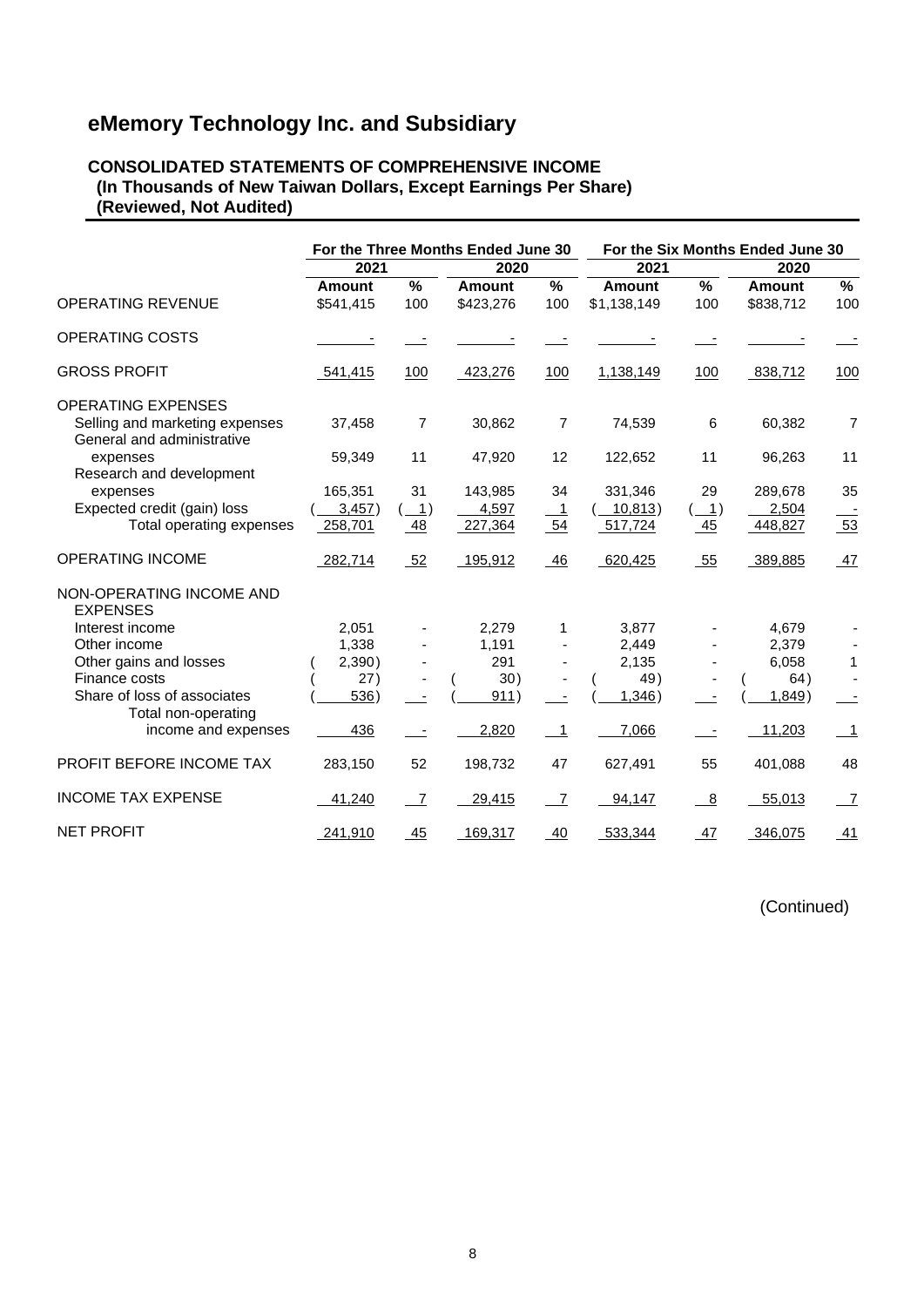#### **CONSOLIDATED STATEMENTS OF COMPREHENSIVE INCOME (In Thousands of New Taiwan Dollars, Except Earnings Per Share) (Reviewed, Not Audited)**

|                                                                                                                                                                           |                                  |                 | For the Three Months Ended June 30 |               | For the Six Months Ended June 30    |                |                        |               |  |  |
|---------------------------------------------------------------------------------------------------------------------------------------------------------------------------|----------------------------------|-----------------|------------------------------------|---------------|-------------------------------------|----------------|------------------------|---------------|--|--|
|                                                                                                                                                                           | 2021                             |                 | 2020                               |               | 2021                                |                | 2020                   |               |  |  |
| OTHER COMPREHENSIVE INCOME<br>(LOSS)                                                                                                                                      | <b>Amount</b>                    | $\frac{0}{0}$   | <b>Amount</b>                      | $\frac{0}{0}$ | <b>Amount</b>                       | $\frac{0}{0}$  | Amount                 | $\frac{0}{0}$ |  |  |
| Items that will not be reclassified<br>subsequently to profit or loss:<br>Unrealized gain on<br>investments in equity<br>instruments at fair value<br>through other       |                                  |                 |                                    |               |                                     |                |                        |               |  |  |
| comprehensive income<br>Items that may be reclassified<br>subsequently to profit or loss:<br>Exchange differences on<br>the translation of the<br>financial statements of | \$19,610                         | 3               | \$<br>954                          |               | \$20,030                            | 2              | 1,372<br>\$            |               |  |  |
| foreign operations<br>Share of the other<br>comprehensive loss of<br>associates accounted<br>for using the equity                                                         | 82)                              |                 |                                    |               | 74)                                 |                |                        |               |  |  |
| method<br>Other comprehensive                                                                                                                                             |                                  |                 | 1)                                 |               |                                     |                | $\overline{2}$ )       |               |  |  |
| income (loss)                                                                                                                                                             | 19,528                           | - 3             | 953                                |               | 19,956                              | $\overline{2}$ | 1,370                  |               |  |  |
| TOTAL COMPREHENSIVE INCOME<br>(LOSS)                                                                                                                                      | \$261,438                        | $-48$           | \$170,270                          | 40            | \$553,300                           | $-49$          | \$347,445              | <u>_41</u>    |  |  |
| NET PROFIT ATTRIBUTABLE TO:<br>Shareholders of the Company<br>Non-controlling interests                                                                                   | \$243,731<br>1,821)<br>\$241,910 | 45<br>45        | \$169,317<br>\$169,317             | 40<br>40      | \$536,713<br>$3,369$ )<br>\$533,344 | 47<br>47       | \$346,075<br>\$346,075 | 41<br>41      |  |  |
| <b>TOTAL COMPREHENSIVE INCOME</b><br>(LOSS) ATTRIBUTABLE TO:<br>Shareholders of the Company<br>Non-controlling interests                                                  | \$263,266<br>1,828)<br>\$261,438 | 48<br><u>48</u> | \$170,270<br>\$170,270             | 40<br>40      | \$556,675<br>3,375)<br>\$553,300    | 49<br>49       | \$347,445<br>\$347,445 | 41<br>41      |  |  |
| <b>EARNINGS PER SHARE</b><br>Basic<br><b>Diluted</b>                                                                                                                      | 3.27<br>3.26                     |                 | 2.28<br>\$<br>2.27                 |               | 7.20<br>\$<br>7.18                  |                | 4.66<br>4.64           |               |  |  |

(Concluded)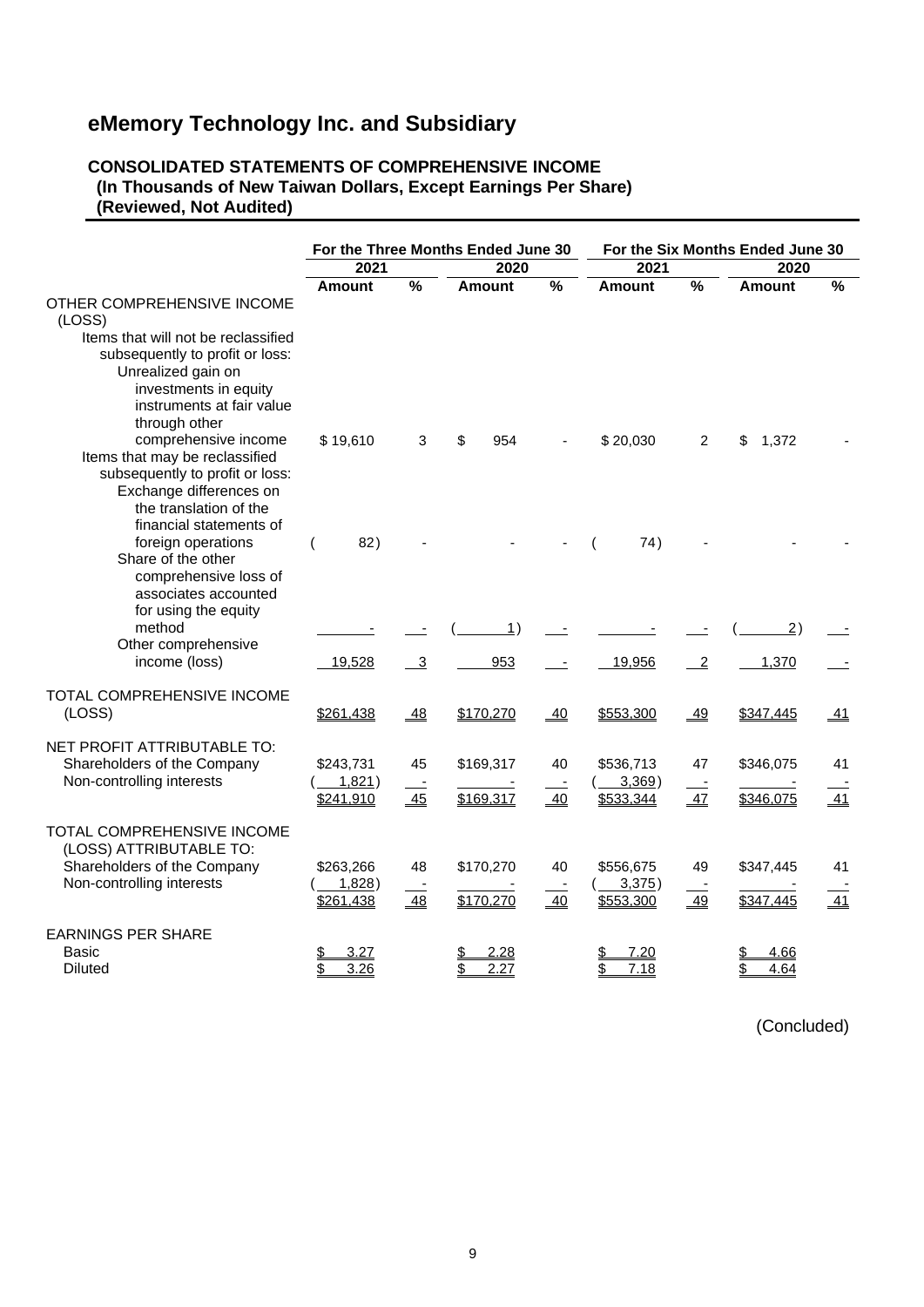#### **CONSOLIDATED STATEMENTS OF CHANGES IN EQUITY (In Thousands of New Taiwan Dollars) (Reviewed, Not Audited)**

|                                                                                                                 |                                                      |                |                          |                      |                                                               | <b>Equity Attributable to Shareholders of the Company</b>     |                                                                  |                                                                                                                                            |                                                                                                                                                                     |                                  |                |                                            |                     |
|-----------------------------------------------------------------------------------------------------------------|------------------------------------------------------|----------------|--------------------------|----------------------|---------------------------------------------------------------|---------------------------------------------------------------|------------------------------------------------------------------|--------------------------------------------------------------------------------------------------------------------------------------------|---------------------------------------------------------------------------------------------------------------------------------------------------------------------|----------------------------------|----------------|--------------------------------------------|---------------------|
|                                                                                                                 | <b>Ordinary Shares</b><br>Number of<br><b>Shares</b> | Amount         | <b>Capital Surplus</b>   | <b>Legal Reserve</b> | Special<br><b>Reserve</b>                                     | <b>Retained Earnings</b><br>Unappropriated<br><b>Earnings</b> | Total                                                            | Exchange<br><b>Differences</b><br>on the<br><b>Translation of</b><br>the Financial<br><b>Statements</b><br>of Foreign<br><b>Operations</b> | <b>Other Equity</b><br><b>Unrealized Gain</b><br>(Loss) on<br><b>Financial Assets</b><br>at Fair Value<br><b>Through</b><br>Other<br>Comprehensive<br><b>Income</b> | <b>Treasury</b><br><b>Shares</b> | <b>Total</b>   | <b>Non-Controlling</b><br><b>Interests</b> | <b>Total Equity</b> |
| BALANCE, JANUARY 1, 2020                                                                                        | (In Thousands)<br>75,834                             | \$758,336      | \$404,446                | \$401,471            | 61,932<br>\$                                                  | \$545,653                                                     | \$1,009,056                                                      | $($ \$<br>4)                                                                                                                               | 65,582<br>(\$                                                                                                                                                       | (\$404,238)                      | \$1,702,014    | \$                                         | \$1,702,014         |
| Appropriation of 2019 earnings<br>Legal reserve<br>Special reserve<br>Cash dividends distributed by the Company |                                                      |                |                          | 54,047               | $\overline{\phantom{a}}$<br>3,654<br>$\overline{\phantom{a}}$ | 54,047)<br>3,654)<br>408,466)                                 | $\overline{\phantom{a}}$<br>$\overline{\phantom{a}}$<br>408,466) |                                                                                                                                            |                                                                                                                                                                     |                                  | 408,466)       |                                            |                     |
| Changes in percentage of ownership interests in<br>subsidiaries                                                 |                                                      |                | 32                       |                      |                                                               |                                                               |                                                                  |                                                                                                                                            |                                                                                                                                                                     |                                  | 32             | 32)                                        | 408,466)            |
| Change in capital surplus from investments in associates<br>accounted for by using the equity method            |                                                      |                | $\overline{2}$           |                      |                                                               |                                                               |                                                                  |                                                                                                                                            |                                                                                                                                                                     |                                  | 2              |                                            | $\overline{2}$      |
| Issuance of cash dividends from capital surplus                                                                 |                                                      | $\sim$         | 111,400)                 |                      |                                                               |                                                               |                                                                  |                                                                                                                                            |                                                                                                                                                                     |                                  | 111,400)       |                                            | 111,400)            |
| Net profit for the six months ended June 30, 2020                                                               |                                                      |                |                          |                      | $\overline{\phantom{a}}$                                      | 346,075                                                       | 346,075                                                          |                                                                                                                                            |                                                                                                                                                                     |                                  | 346,075        | $\overline{\phantom{a}}$                   | 346,075             |
| Other comprehensive income (loss) for the six months<br>ended June 30, 2020                                     |                                                      |                |                          |                      |                                                               |                                                               |                                                                  |                                                                                                                                            | 1,372                                                                                                                                                               |                                  | 1,370          |                                            | 1,370               |
| Total comprehensive income (loss) for the six months<br>ended June 30, 2020                                     |                                                      |                |                          |                      |                                                               | 346,075                                                       | 346,075                                                          | $\overline{2}$                                                                                                                             | 1,372                                                                                                                                                               |                                  | 347,445        |                                            | 347,445             |
| Share-based payments                                                                                            |                                                      |                | 1,085                    |                      |                                                               |                                                               |                                                                  |                                                                                                                                            |                                                                                                                                                                     |                                  | 1,085          | $-77$                                      | 1,162               |
| BALANCE, JUNE 30, 2020                                                                                          | 75,834                                               | \$758,336      | \$ 294,165               | \$ 455,518           | \$65,586                                                      | \$ 425,561                                                    | \$946,665                                                        | 6)                                                                                                                                         | ( <u>\$</u><br>64,210                                                                                                                                               | $(\frac{$404,238}{)$             | \$1,530,712    | \$_<br>$-45$                               | \$1,530,757         |
| BALANCE, JANUARY 1, 2021                                                                                        | 76,060                                               | \$760,592      | \$ 391,907               | \$455,518            | \$65,586                                                      | \$787,007                                                     | \$1,308,111                                                      | 26)<br>$($ \$                                                                                                                              | $($ \$<br>60,075)                                                                                                                                                   | (\$404,238)                      | \$1,996,271    | 9,372<br>\$                                | \$2,005,643         |
| Appropriation of 2020 earnings<br>Legal reserve<br>Special reserve<br>Cash dividends distributed by the Company |                                                      |                |                          | 70,752               | $\overline{\phantom{a}}$<br>5,485)                            | 70,752)<br>5,485<br>558,792)                                  | 558,792)                                                         |                                                                                                                                            |                                                                                                                                                                     |                                  | 558,792)       |                                            | 558,792)            |
| Changes in percentage of ownership interests in<br>subsidiaries                                                 |                                                      |                | 17                       | $\sim$ $-$           | $\sim$                                                        |                                                               |                                                                  |                                                                                                                                            | $\sim$                                                                                                                                                              |                                  | 17             | 17)                                        |                     |
| Change in capital surplus from investments in associates<br>accounted for by using the equity method            | $\blacksquare$                                       |                | 48                       |                      |                                                               |                                                               |                                                                  |                                                                                                                                            |                                                                                                                                                                     |                                  | 48             |                                            | 48                  |
| Issuance of cash dividends from capital surplus                                                                 |                                                      | $\sim$         | 111,759)                 |                      |                                                               |                                                               |                                                                  |                                                                                                                                            |                                                                                                                                                                     |                                  | 111,759)       | $\sim$                                     | 111,759)            |
| Net profit for the six months ended June 30, 2021                                                               |                                                      | $\blacksquare$ | $\overline{\phantom{0}}$ | $\blacksquare$       | $\overline{\phantom{a}}$                                      | 536,713                                                       | 536,713                                                          |                                                                                                                                            |                                                                                                                                                                     | $\sim$                           | 536,713        | 3,369)                                     | 533,344             |
| Other comprehensive income (loss) for the six months<br>ended June 30, 2021                                     |                                                      |                |                          |                      |                                                               |                                                               |                                                                  | 68)                                                                                                                                        | 20,030                                                                                                                                                              |                                  | 19,962         | <u>6</u> )                                 | 19,956              |
| Total comprehensive income (loss) for the six months<br>ended June 30, 2021                                     |                                                      |                |                          |                      |                                                               | 536,713                                                       | 536,713                                                          | 68)                                                                                                                                        | 20,030                                                                                                                                                              |                                  | 556,675        | 3,375)                                     | 553,300             |
| Issuance of ordinary shares under employee share options                                                        | 20                                                   | 206            | 6,361                    |                      |                                                               |                                                               |                                                                  |                                                                                                                                            |                                                                                                                                                                     |                                  | 6,567          | $\overline{\phantom{a}}$                   | 6,567               |
| Share-based payments                                                                                            | $\overline{\phantom{a}}$                             |                |                          |                      |                                                               |                                                               |                                                                  |                                                                                                                                            |                                                                                                                                                                     |                                  | $\blacksquare$ | 33                                         | 33                  |
| Non-Controlling Interests                                                                                       |                                                      |                |                          |                      |                                                               |                                                               | $\overline{\phantom{a}}$                                         |                                                                                                                                            |                                                                                                                                                                     |                                  | $\blacksquare$ | 166                                        | 166                 |
| Disposal of investments in equity instruments designated<br>as at fair value through other comprehensive income |                                                      |                |                          |                      |                                                               | 23,955                                                        | 23,955                                                           |                                                                                                                                            | 23,955)                                                                                                                                                             |                                  |                |                                            |                     |
| BALANCE, JUNE 30, 2021                                                                                          | $-76,080$                                            | \$760,798      | \$ 286,574               | \$ 526,270           | \$60,101                                                      | \$723,616                                                     | \$1,309,987                                                      | 94)<br>(SC                                                                                                                                 | $(\frac{$}{8} 64,000)$                                                                                                                                              | $(\underline{$}404,238)$         | \$1,889,027    | \$ 6,179                                   | \$1,895,206         |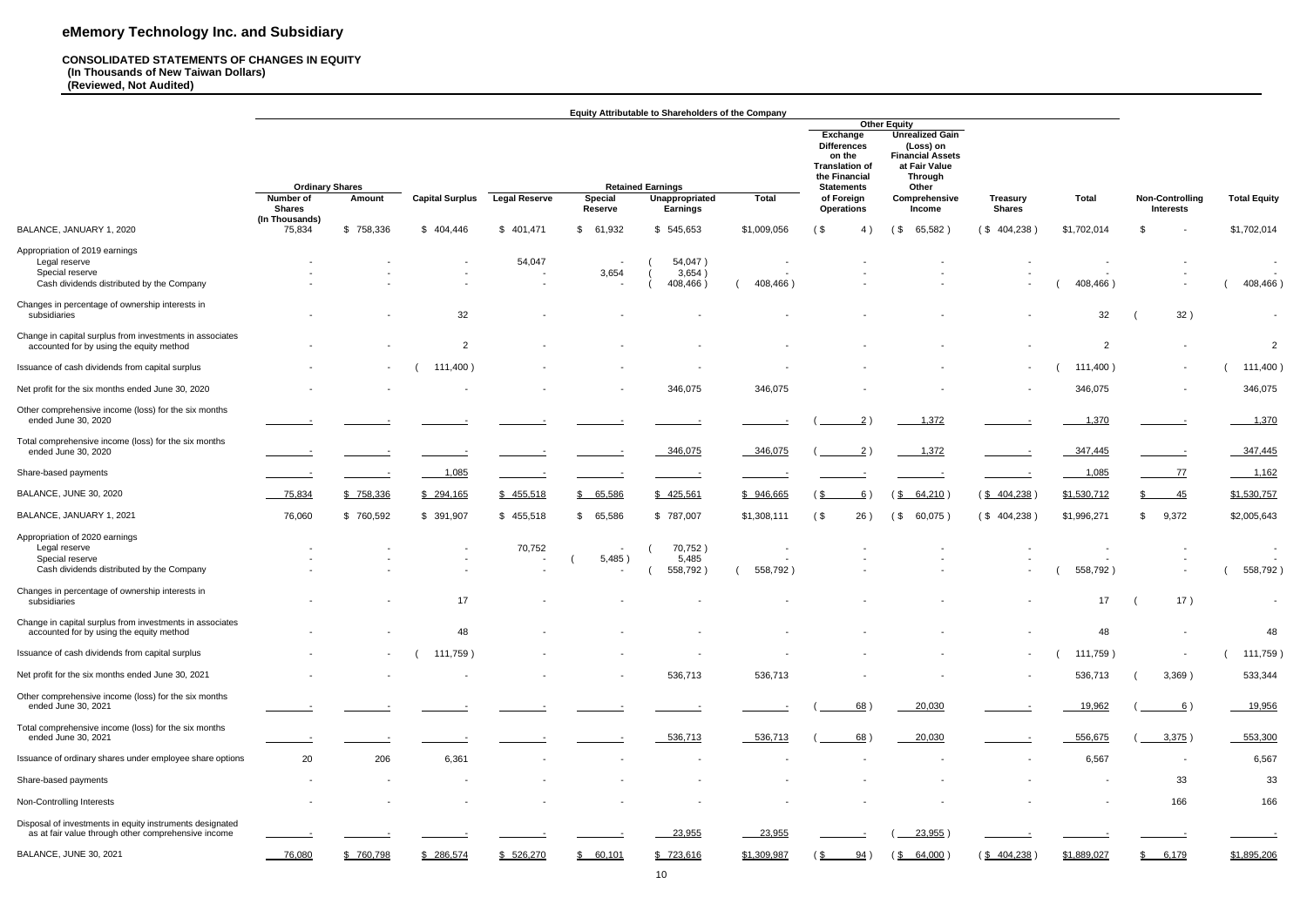#### **CONSOLIDATED STATEMENTS OF CASH FLOWS (In Thousands of New Taiwan Dollars) (Reviewed, Not Audited)**

|                                                   | For the Six Months Ended June 30 |               |
|---------------------------------------------------|----------------------------------|---------------|
|                                                   | 2021                             | 2020          |
| CASH FLOWS FROM OPERATING ACTIVITIES              |                                  |               |
| Profit before income tax                          | \$<br>627,491                    | \$<br>401,088 |
| Adjustments for:                                  |                                  |               |
| Depreciation expenses                             | 20,456                           | 20,750        |
| Amortization expenses                             | 9,034                            | 7,773         |
| Expected credit (gain) loss                       | 10,813)                          | 2,504         |
| Finance costs                                     | 49                               | 64            |
| Interest income                                   | 3,877)                           | 4,679)        |
| Dividend income                                   | 226)                             |               |
| Share-based payments                              | 33                               | 1,162         |
| Share of loss of associates                       | 1,346                            | 1,849         |
| Loss on disposal of property, plant and equipment |                                  | 35            |
| Net loss on foreign currency exchange             | 3,505                            | 2,873         |
| Changes in operating assets and liabilities       |                                  |               |
| Accounts receivable                               | 12,266                           | 31,712        |
| Other receivables                                 | 8,916)                           | 1,691         |
| Other receivables - related parties               | 113)                             |               |
| Prepayments                                       | 28,686)                          | 24,651)       |
| Other current assets                              | 224                              | 825           |
| <b>Contract liabilities</b>                       | 20,530                           | 20,474        |
| Other payables                                    | 31,568)                          | 8,522         |
| Other payables- related parties                   | 90                               |               |
| Other current liabilities                         | 102)                             | 563           |
| Net defined benefit liabilities                   | 393)                             | 311)          |
| Bonuses payable to employees and directors        | 87,984                           | 50,893        |
| Cash generated from operations                    | 698,314                          | 523,138       |
| Interest received                                 | 3,835                            | 4,750         |
| Income tax paid                                   | $114,099$ )                      | 74,124)       |
| Net cash generated from operating activities      | 588,050                          | 453,764       |

(Continued)